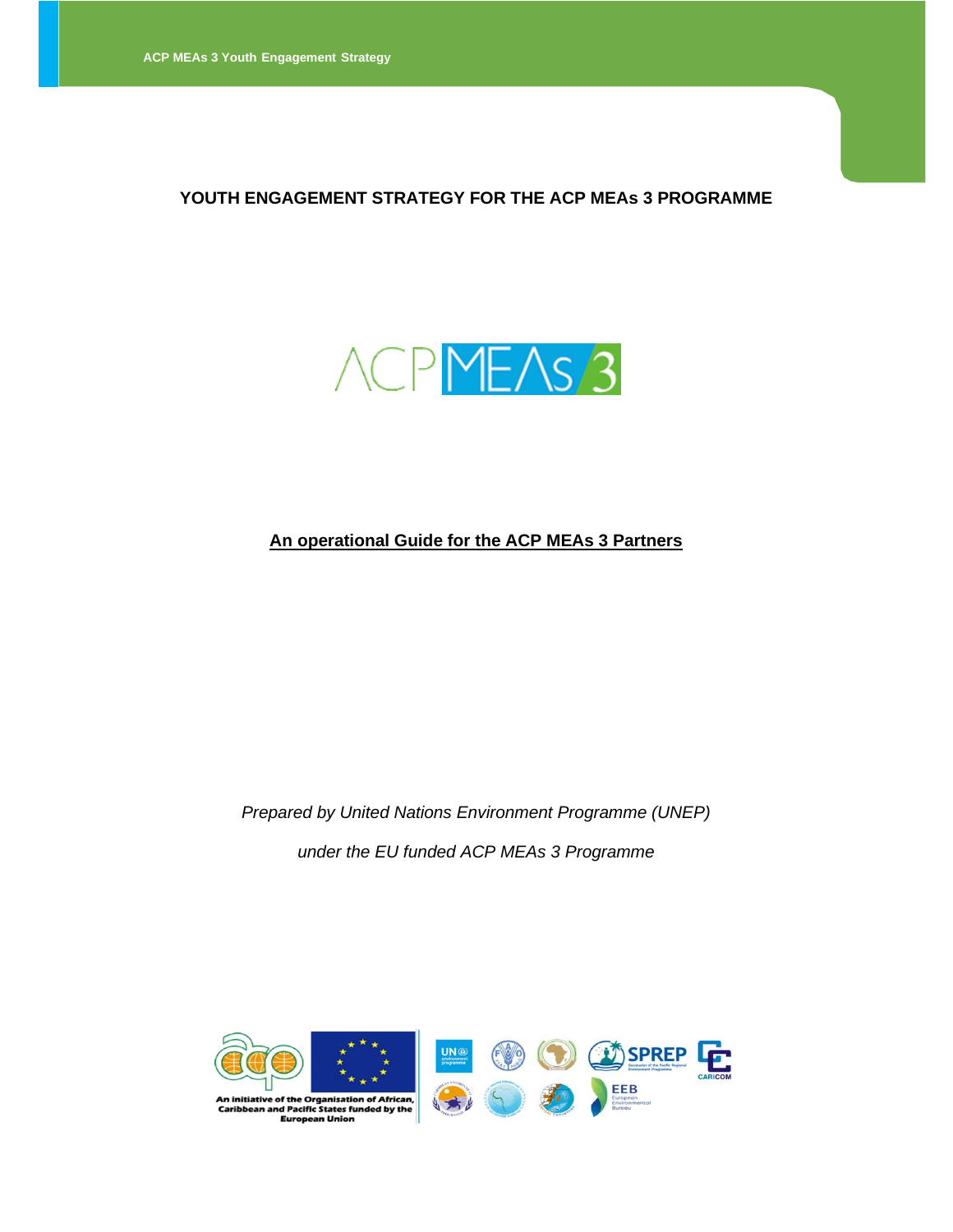# **YOUTH ENGAGEMENT STRATEGY FOR THE ACP MEAs 3 PROGRAMME**

#### **INTRODUCTION**

genda 21 of the United Nations Conference on Environment and Development (UNCED) states that "it is imperative that youth from all parts of the world participate actively in all relevant levels of decision-making processes because it affects their lives today and has implications for their future". A

Though youth have the energy, skills and interest to contribute to decision making on issues of environment, they are challenged by social, structural, financial, and political barriers among others to have an effective voice in decision making. Considering the current and emerging environmental challenges youth are among the most vulnerable to negative impacts of environmental degradation. Though they have the interest and intent to make positive changes in the way we deal with environment and participate in decision making that will impact their future lives and livelihoods, youth are not equipped with appropriate knowledge, technical capacities and skills required to address the challenges as well as turn the tide on using environment to create livelihoods and securing the development paradigm.

Participation of youth in environmental decision-making has been attempted using several approaches, ranging from building capacities to ensuring their participation in decision making. The 2030 Agenda for sustainable development includes specific goals and targets that have an impact on the youth, and that require the contribution of the youth in building resilience in communities. The set of targets entails water and sanitation; access to affordable, reliable modern energy; resilient and safe cities; sustainable consumption and production patterns; biodiversity and management of forests and the use of science, technology and innovations in facilitating youth engagement, development and resilience.

2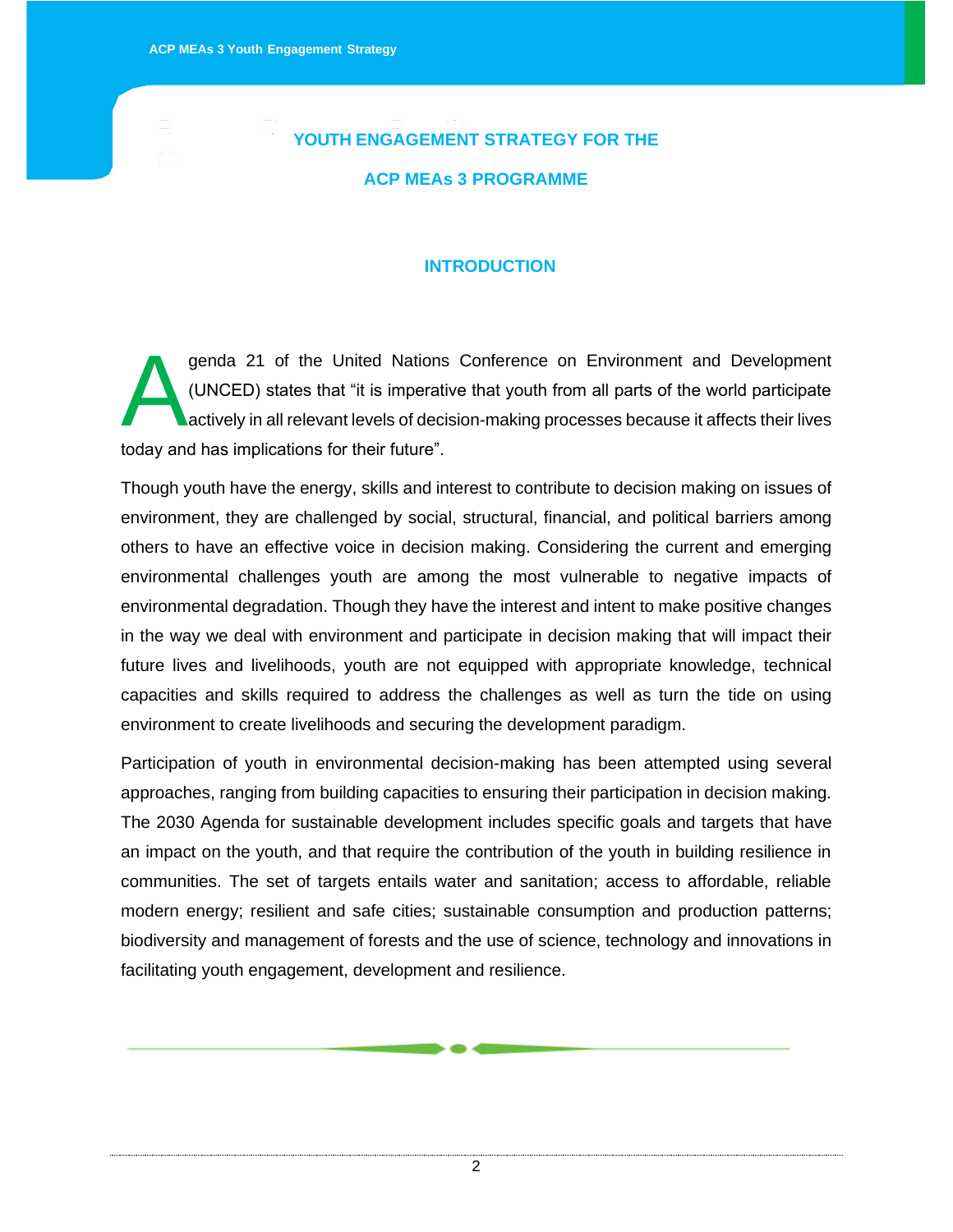#### **THE ACP MEAS 3 PROGRAMME**

The ACP MEAs programme is a joint partnership between the European Union, the Organization of African, Caribbean and Pacific States, UN Environment Programme (UNEP) and the Food and Agriculture Organization of the United Nations (FAO), where UNEP serves as the overall coordinator. The programme aims to build capacity in 79 countries in Africa, Caribbean, and the Pacific (ACP) to support them in fulfilling their obligations as parties to Multilateral Environmental Agreements (MEAs) to address the environmental challenges they face and to reap the benefits of improved environmental management at the national and regional levels.

Since its initiation a decade ago, two phases of the programme have been implemented, in which environmental management issues have been mainstreamed into institutions and national development plans of the ACP countries. The Programme has further promoted an integrated and synergistic approach to effectively implement the relevant biodiversity and chemical and waste MEAs. In the current third phase (ACP MEAs 3), the programme enhances the mainstreaming and implementation of MEAs related to biodiversity and chemicals and waste, with a focus on the mainstreaming of biodiversity into agriculture and sound management of chemicals and waste, strengthening of oceans governance through the implementation of Regional Seas Conventions in ACP countries, and the enforcement of and compliance with MEAs at regional, sub-regional, national and local levels.

The overall objective of the programme is to contribute to the achievement of the Sustainable Development Goals (SDGs) through the attainment of environmental sustainability in the ACP countries. The programme promotes the enforcement of environmental treaties and goals in ACP countries by way of influencing policies and legislative frameworks. Specifically, the programme strengthens the implementation of MEAs in the chemical and waste, marine and biodiversity clusters at the national and regional levels in ACP countries through the development of stronger compliance and enforcement measures. These actions are to support ACP countries in addressing the challenges associated with the sound management of chemicals and waste, marine issues including pollution, coastal erosion and loss of biodiversity.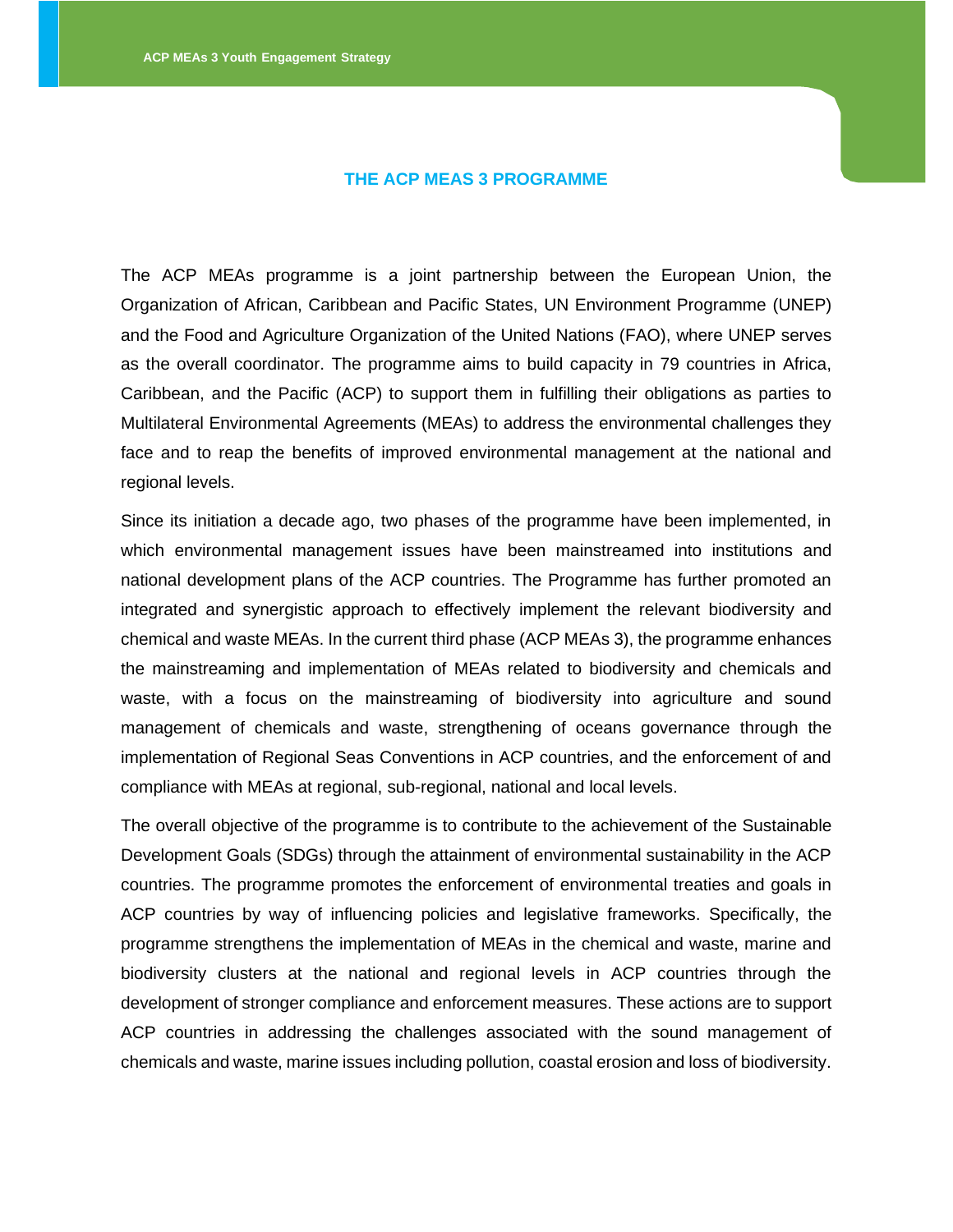Given the socio-cultural and economic contexts of how youth perceive environment and deal with related environmental challenges, it is important to take a decentralized approach to their engagement. Working with youth at local and national levels and where available through regional networks will come handy in addressing environmental challenges that need specific solutions and hands-on action. Thus, there is need for the ACP MEAs3 Programme to engage with youth at both strategic and programmatic levels in order to achieve environmental sustainability. This strategy is therefore, an attempt to provide a long-term focused support to engaging with youth to raise their 'voice' on environmental governance issues, including making them aware of their responsibilities to deliver on the decisions made at national level, for example through the multilateral environmental agreements (MEAs), as well as be more active in shaping the development of national environmental priorities and the related negotiations that lead to making of decisions.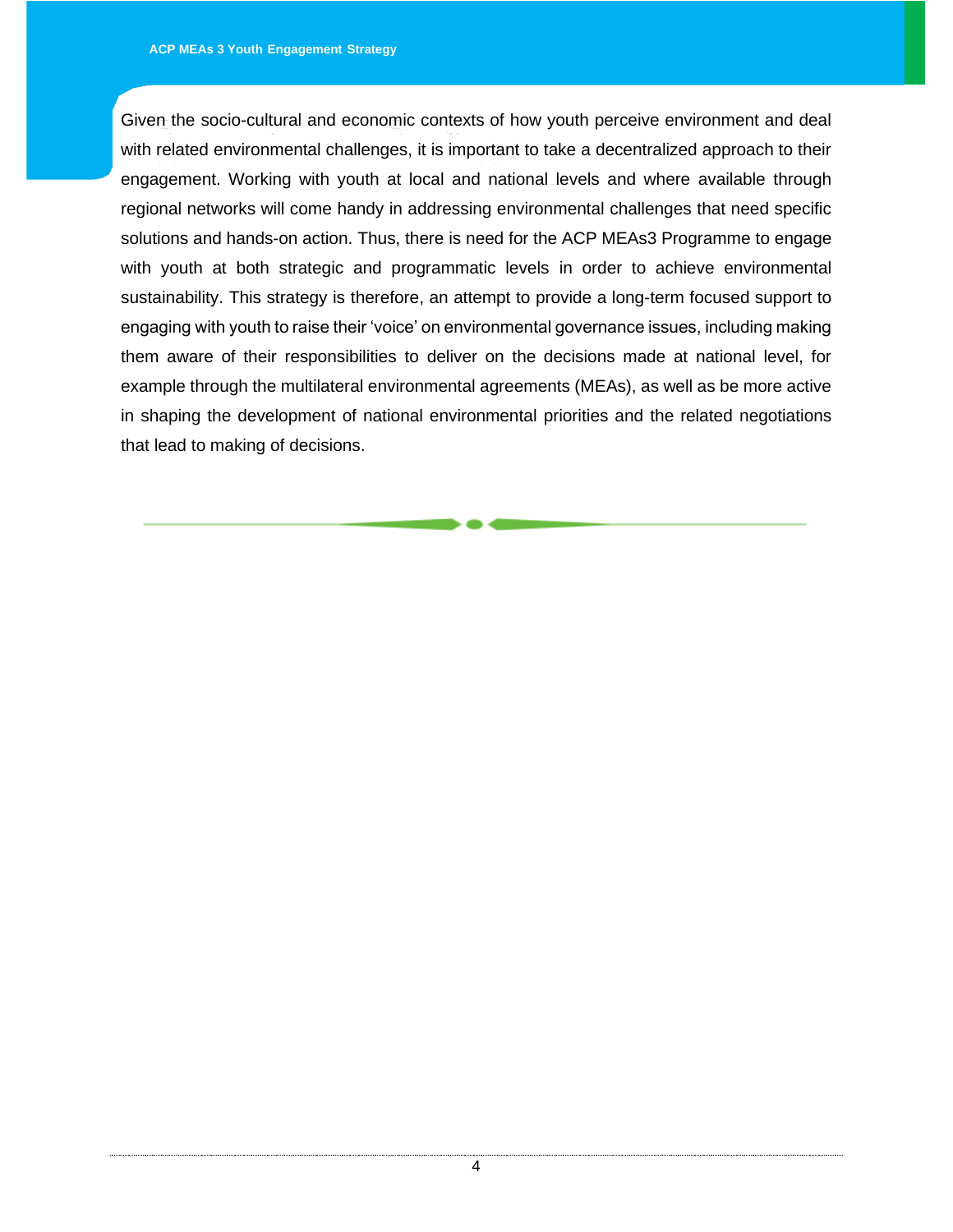#### **STRONG YOUTH FOR STRONG ACP COUNTRIES'**

#### **ENVIRONMENTAL GOVERNANCE CAPACITY**

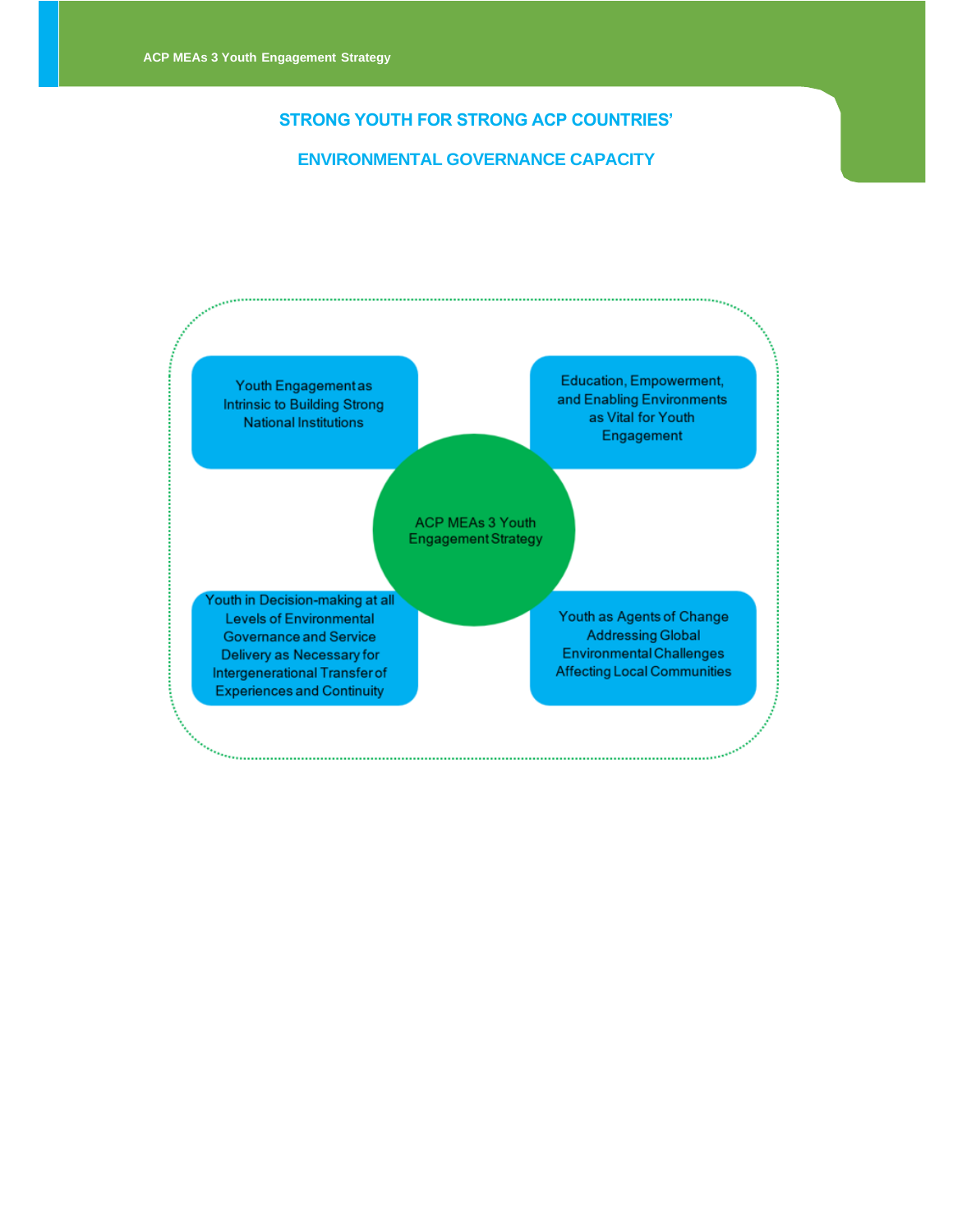# **BUILDING BLOCKS OF THE ACP MEAs 3 YOUTH ENGAGEMENT STRATEGY**

The Youth Engagement Strategy brings together 2 components for a meaningful youth engagement within the ACP MEAs 3 Programme which include youth as agents of change and youth as leaders which with 3 perspectives (i.e. youth education, youth empowerment, and creating enabling environments for youth) to shape the strategic direction of this Strategy.



The Strategy's strategic directions with their proposed activities across the three perspective of education, youth empowerment, and creation of enabling environments for youth reflect the role of youth in shaping the direction of national, regional, and global development agenda and institutional aspirations for youth development to lead tangible actions for achieving sustainable development at all levels.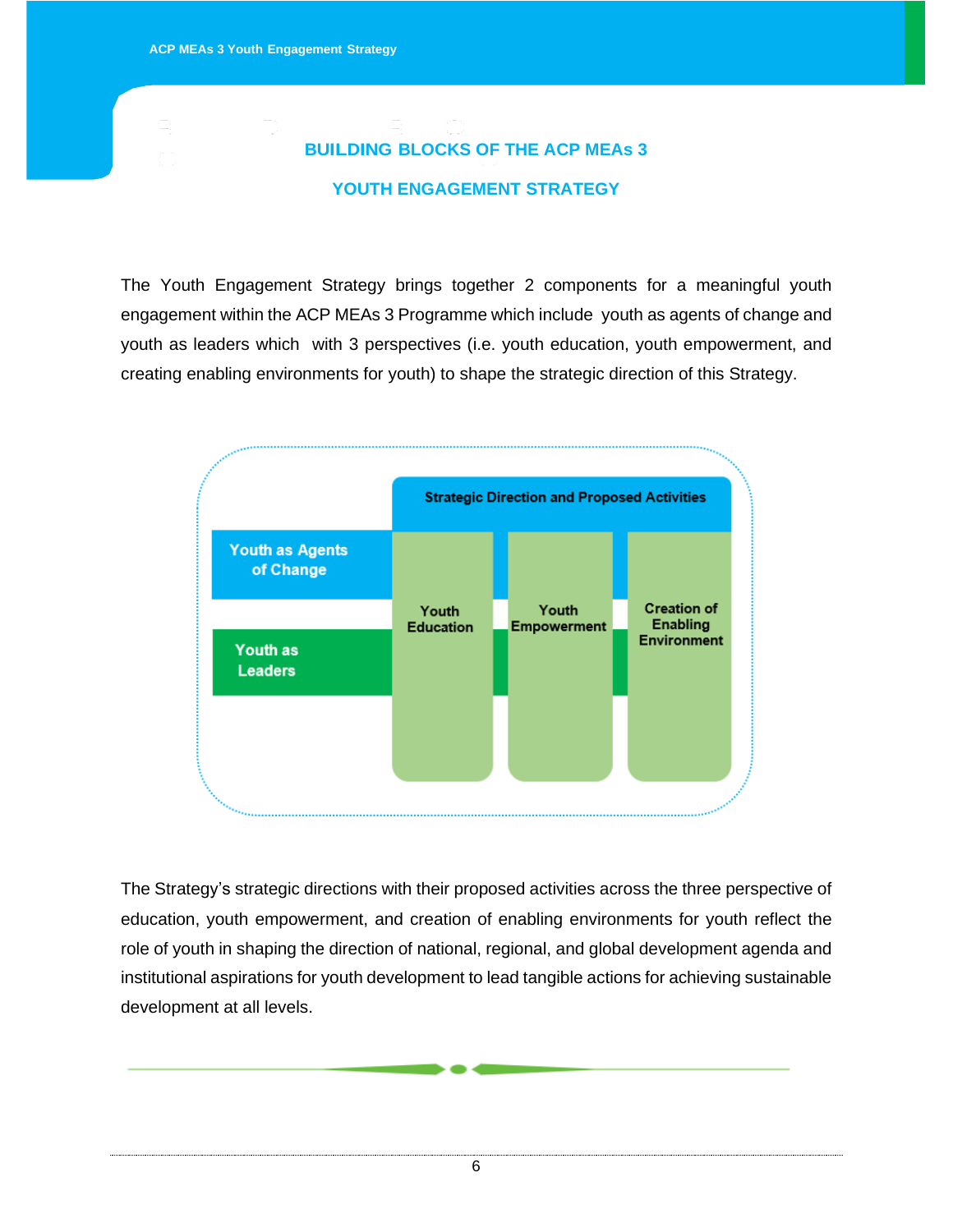# **STRATEGIC DIRECTION FOR A MEANINGFUL YOUTH ENGAGEMENT WITHIN THE ACP MEAS 3 PROGRAMME**

This youth engagement strategy aims for the involvement, representation and participation of youth in environmental governance matters by creating an enabling environment that enhances their capacity development, resilience innovation and participation through trainings, sharing or providing access to information which will promote sharing of knowledge and learning, inter alia, the 2 strategic components for a meaningful youth engagement within the programme and the 3 perspectives shaping the strategic direction of the Strategy.

### **Strategic Direction Component 1: Youth as Agents of Change**

**Strategic direction 1.1:** Enabling youth to learn about themselves, unlocks their talents and strengthen their skills and mindset to become inventors of useful ideas for the development of their society.

#### *Proposed Activities*

- Provide mechanisms that will enable the youth to be empowered, such as in policy and processes inclusion, towards sustainability in inclusivity.
- Provide linkages to training opportunities where youth can strategically position themselves; for inclusion in national governments processes, to receive support for youth activities and to promote a bottom up approach with the youth's views being articulated at policy and programme levels.
- Training on policy language and interpretation and engaging youths through mentorship, capacity building and literacy programmes;

**Strategic direction 1.2:** Empowering youth to take up ethical leadership roles and inspire a positive transformation of societal attitudes and behaviours for effective natural resources management and the environment.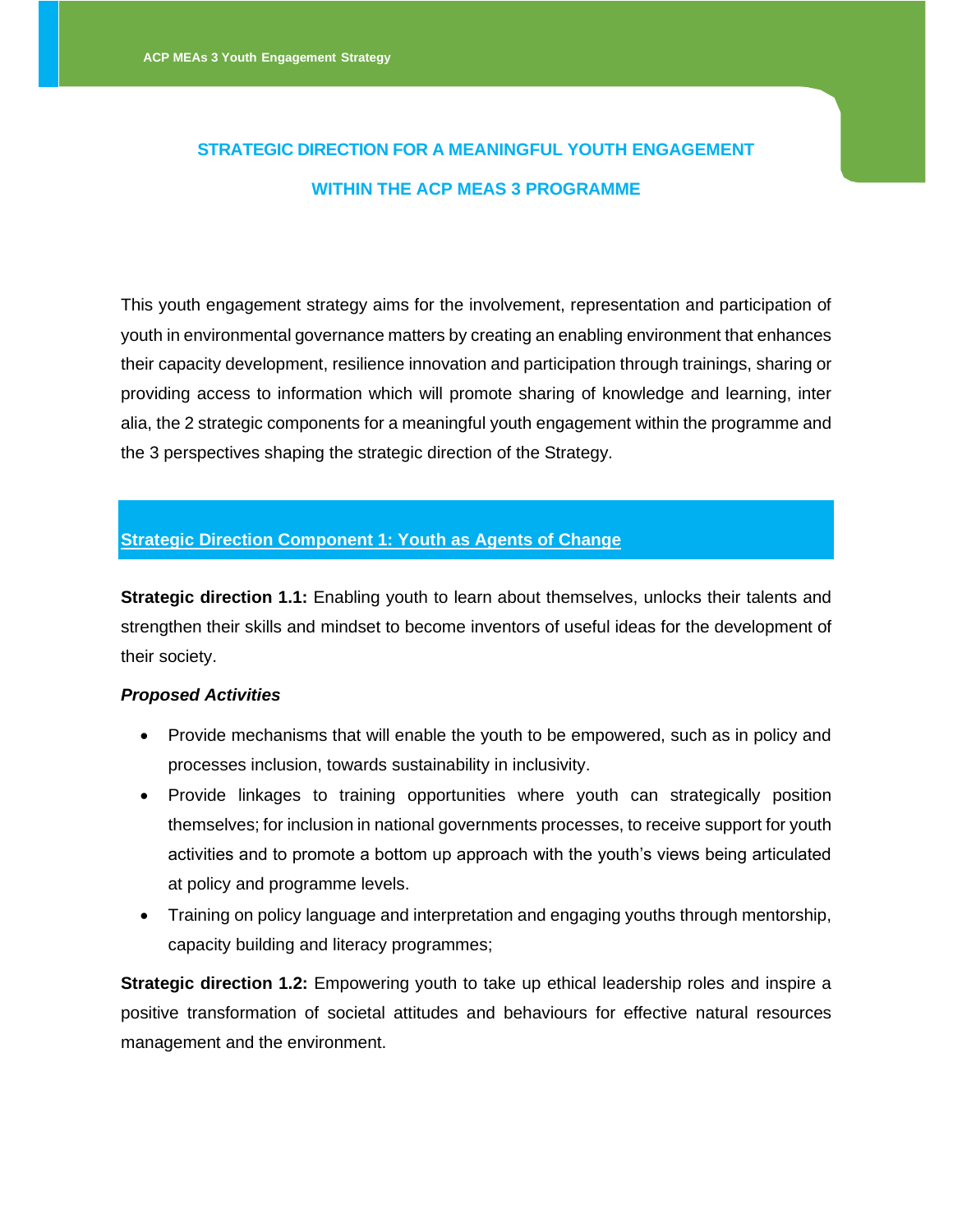# *Proposed Activities*

- Support the processes of securing of commitments aimed at reducing environmental damage, through organizing joint meeting for the youth with decision makers.
- Support further development of strategic thinking skills, analytical abilities and designing appropriate interventions to take impactful actions.
- Improve their ability to see environmental management as an option for career development, develop entrepreneurial models, support local and national economies.
- Capacity building to empower youth to be environment friendly such as in shifting their activities towards promoting or engaging in blue and green economies.

**Strategic direction 1.3:** Creating platforms for social mobilization to build a culture of environmental stewardship among youth in a participatory, interactive process to find constructive and creative solutions to environmental problems.

#### *Proposed Activities*

- Encourage youth to utilize social media and the media to create awareness and to give the youth their voice.
- Enhance the ability to network with like-minded individuals, groups and networks and provide opportunities for youth to engage in activities in their various regions.
- Support innovative approaches in working with science-policy interface.

**Strategic direction 1.4:** Promoting youth participation in dialogue to create partnerships with national, regional and authorities and nurturing values such as equality, respect for diversity, and recognition of roles.

#### *Proposed Activities*

- Provide opportunities to link with experts and policy makers to learn the nuances of negotiations and prioritization of interests
- Influence national and global policy making and supporting science-policy-practice interface.
- Provide linkages to training opportunities where youth can strategically position themselves; for inclusion in national governments processes, to receive support for youth activities and to promote a bottom up approach with the youth's views being articulated at policy and programme levels.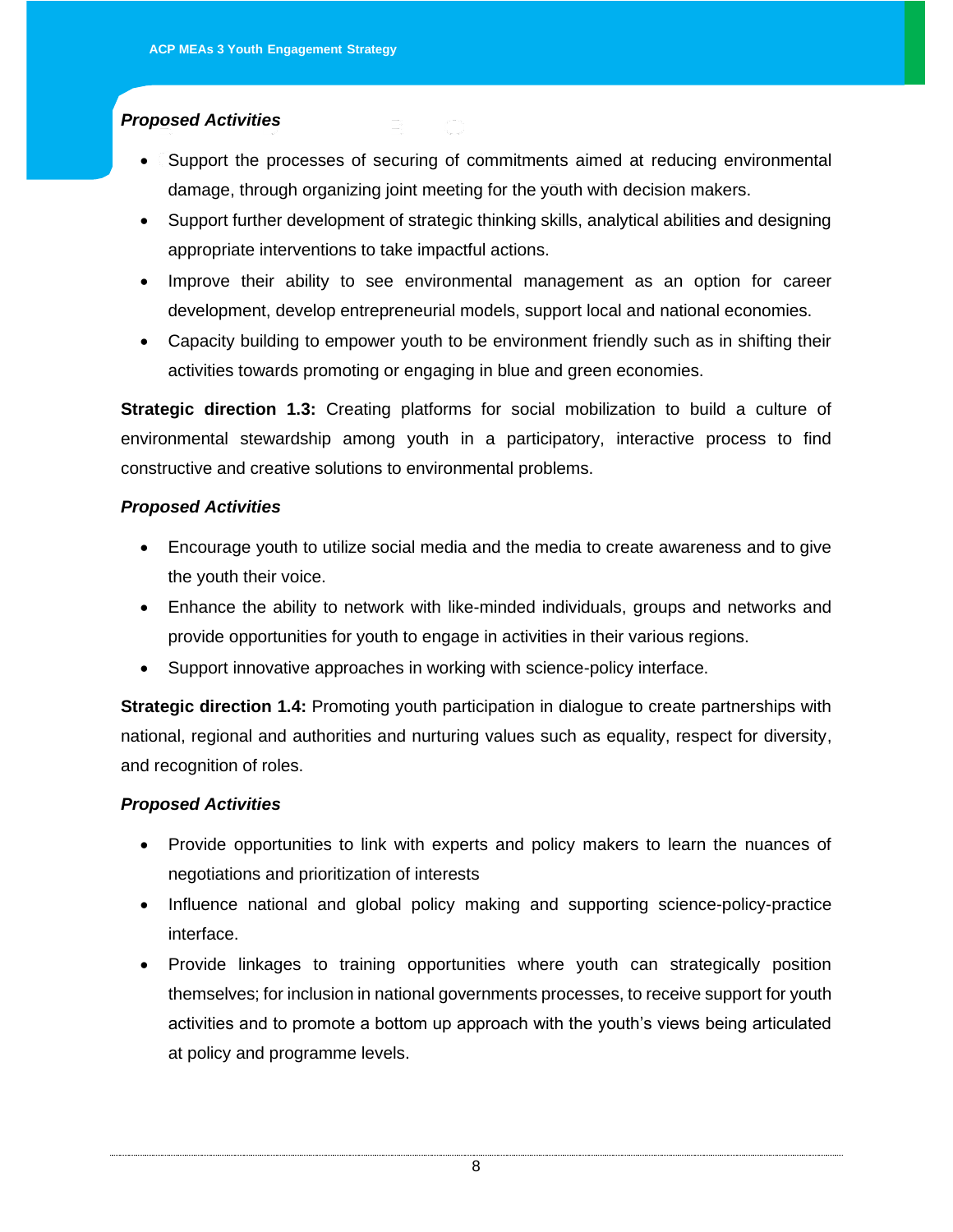#### **Strategic Direction Component 2: Youth as Leaders**

**Strategic direction 2.1:** Ensuring youth participation in decision-making at all levels of environmental management, and service delivery

#### *Proposed Activities*

- Create an environment that recognize and utilize the skills of youth.
- Support the inclusion of youth in task force and establish youth coordinators in the various youth groups as well as encouraging inclusion of the minority such as the indigenous groups, women amongst others.
- Bringing the youth networks to engage with UN networks/ entities and further supporting youth networks to be more connected through their establishing of linkages, such as linkages to UN Major Groups of Children and Youth (MGCY) and participating in Generation Restoration meetings.
- Establish mechanisms to ensure gender equality in decision-making bodies

**Strategic direction 2.2:** Strengthening the leading role of youth in advocating for, identifying, and tackling emerging environmental issues.

#### *Proposed Activities*

- Provide relevant educational opportunities and tools for young people so that they embrace humanitarian values, learn how to effectively advocate, and acquire interpersonal and life skills to serve diverse communities.
- Create an enabling environment that connect youth leaders to arrange of regional and global youth networks.
- Enhanced understanding of the current and emerging environmental challenges and opportunities related to biodiversity, chemicals and pollution and to build awareness and capacities of on issues of environmental governance and implementation of multilateral environmental agreements (MEAs).

**Strategic direction 2.3:** Prioritizing and investing in the professional development of youth for leadership roles.

#### *Proposed Activities*

• Capacity building to empower youth to be environment friendly such as in shifting their activities towards promoting or engaging in blue and green economies.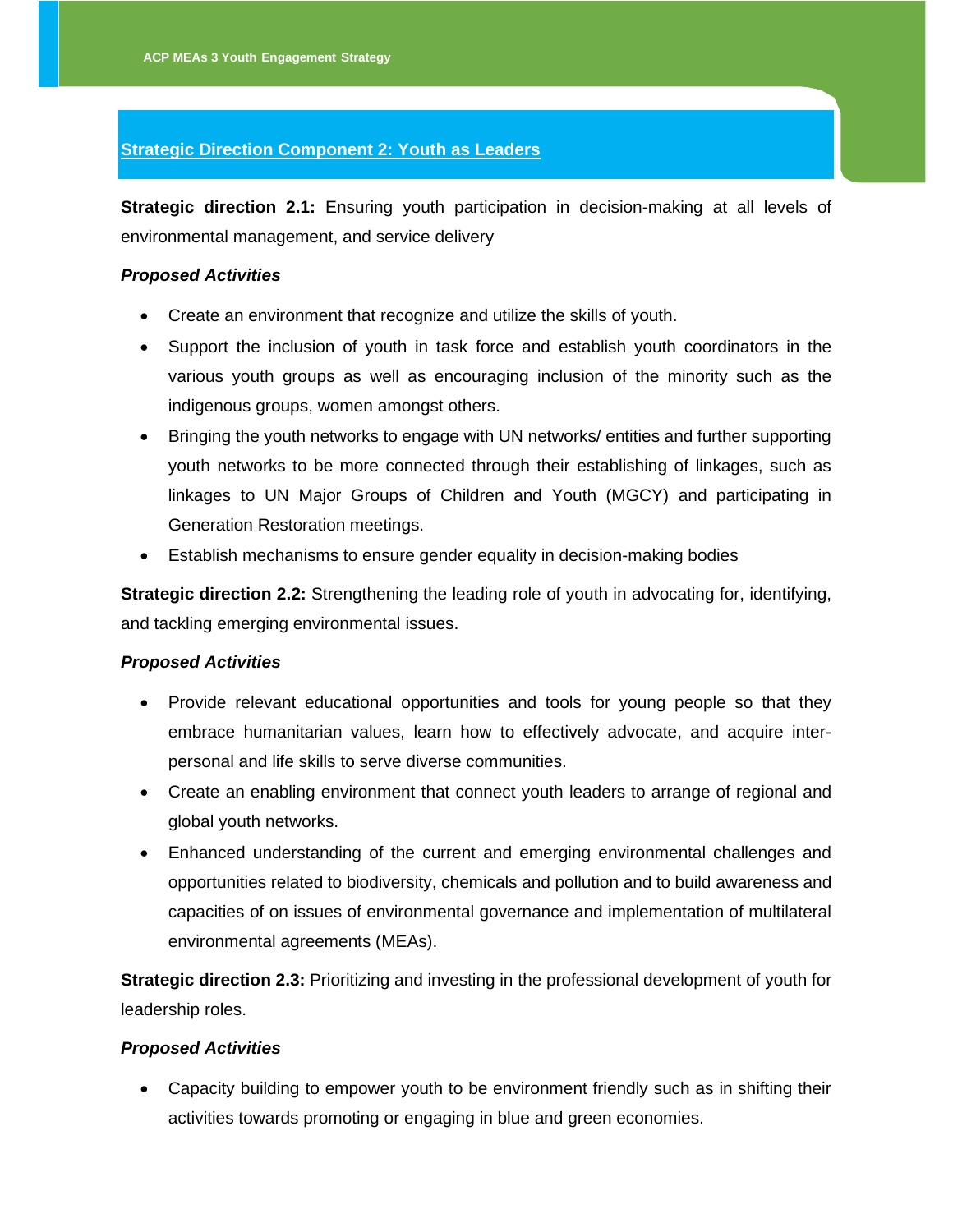- Provide mechanisms that will enable the youth to be empowered, such as in policy and processes inclusion, towards sustainability in inclusivity.
- Provide opportunities to link with experts and policy makers to learn the nuances of negotiations and prioritization of interests
- Provide relevant educational opportunities to prepare young people to assume and advance in leadership roles and responsibilities.

**Strategic direction 2.4:** Strengthening the leading role of youth in developing institutional partnerships for environmental management

# *Proposed Activities*

- Improving opportunities to network and learn from experts and policy makers on key issues that warrant attention.
- Provide support and offer expertise for youth events and webinars such as providing speakers to key youth events as well as organizing webinars to help youth to understand the current discussions on environmental governance.
- Provide mechanisms that will enable the youth to be empowered, such as in policy and processes inclusion, towards sustainability in inclusivity.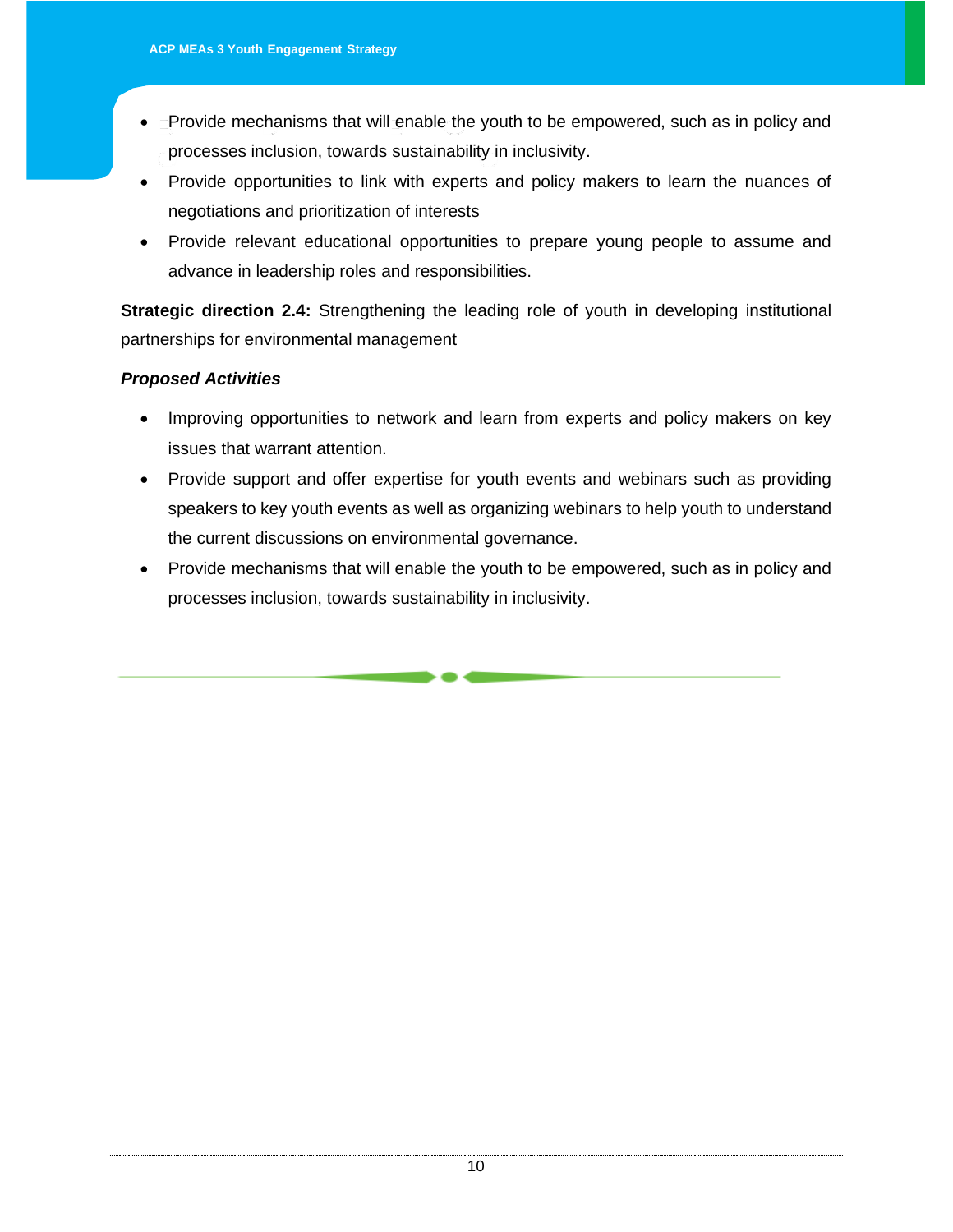#### **THE IMPLEMENTATION OF THE ACP MEAs 3 YOUTH STRATEGY**

During the implementation of this Strategy, the ACP MEAs 3 partners will be encouraged to refer to this strategy's building blocks and the strategic directions in the development/review of their institutional policies, strategies, and implementation guidelines to increase youth engagement in the sustainable management of their environment and natural resources.

For a better and meaningful engagement of youth in the implementation of the ACP MEAs 3 programme, partners are encouraged to develop specific actions by selecting from this strategy's strategic directions and proposed activities based on the regional and national priorities, interests and capacities of the youth groups, networks and individuals, for an increased youth engagement, which reflect their roles and institutional aspiration.



The strategic directions of the ACP MEAs 3 Youth Engagement Strategy will then be reflected in the partners' operational and institutional frameworks for the implementation of national and regional specific youth intervention strategies/activities across the African, Caribbean, and the Pacific region.